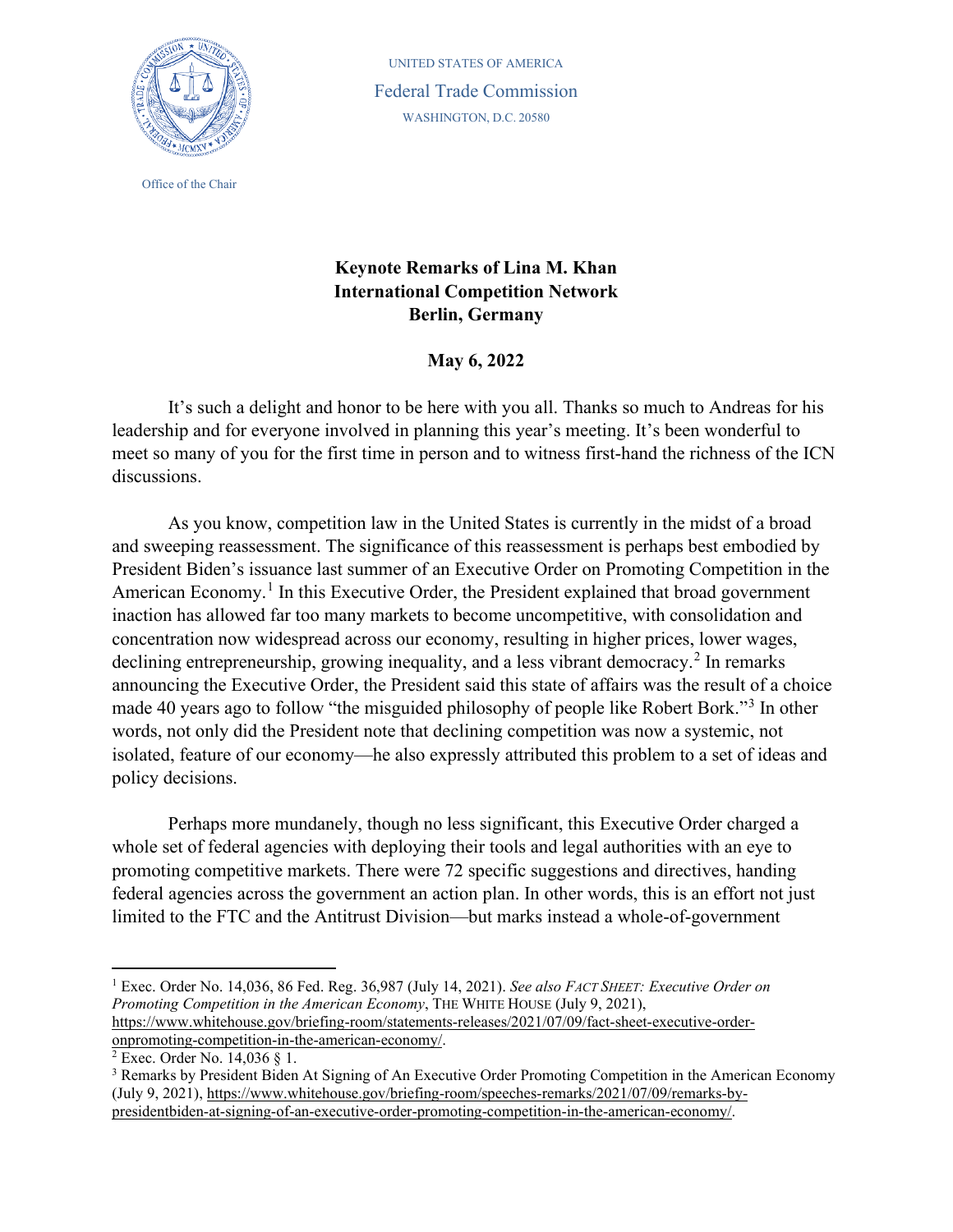approach, with agencies ranging from the Department of Agriculture to the Department of Transportation assigned with the task of using their tools to promote competition.

This is the backdrop against which competition enforcement in the United States is occurring today. The President's Executive Order is not the *driver* of reform, but it underscores a deep mandate for change and a commitment to creating the enabling environment for reform.

If we are successful with the course-correction, it will also invite us to consider opportunities to engage with the international community to develop tools responsive to the shifting consensus.

One immediate area where we could see this change in the near future is our approach to merger investigations. Merger investigations invite us to make a set of predictive assessments, and for decades we have relied on models that generally assumed markets are self-correcting and that erroneous enforcement is more costly than erroneous non-enforcement. Both the experience of the U.S. antitrust agencies and a growing set of empirical research is showing that these assumptions appear to have been at odds with market realities.

Merger enforcement is both our first-line defense against unlawful consolidation and the most cost-effective enforcement tool to guard against market structures that give rise to monopolization and tacit coordination. Since I arrived at the FTC, a significant portion of my efforts and energy has been devoted to examining how we can better harness our tools to check unlawful mergers.

In January, the FTC and DOJ launched a review of our merger guidelines.<sup>[4](#page-1-0)</sup> We realize we need to approach merger review with a greater sense of humility when it comes to efficacy of our predictive models and frameworks. We need to acknowledge that our approach has missed too many transactions that ultimately did substantially lessen competition and spur undue consolidation—contributing to markets now suffering from a lack of dynamism.

We are not alone in revising merger guidelines. Many of you in this room have recently revised your guidelines, or are in the process of doing so now, and we are learning much from your experiences. In March, Jonathan and I hosted an Enforcers Summit where we heard from many of our domestic and international partners about your experiences and challenges in merger review.<sup>[5](#page-1-1)</sup> These discussions were enormously informative for us, and we look forward to continuing to solicit your views and feedback as we move ahead.

While we are still developing the new guidelines, I want to share a few key aims and considerations.

<span id="page-1-0"></span><sup>4</sup> Press Release, Fed. Trade Comm'n, Federal Trade Commission and Justice Department Seek to Strengthen Enforcement Against Illegal Mergers (Jan. 18, 2022)[, https://www.ftc.gov/news-events/news/press-](https://www.ftc.gov/news-events/news/press-releases/2022/01/federal-trade-commission-justice-department-seek-strengthen-enforcement-against-illegal-mergers)

<span id="page-1-1"></span>[releases/2022/01/federal-trade-commission-justice-department-seek-strengthen-enforcement-against-illegal-mergers.](https://www.ftc.gov/news-events/news/press-releases/2022/01/federal-trade-commission-justice-department-seek-strengthen-enforcement-against-illegal-mergers)5 *Enforcers Summit*, FED. TRADE COMM'N (Apr. 4, 2022), https://www.ftc.gov/news-

[events/events/2022/04/enforcers-summit.](https://www.ftc.gov/news-events/events/2022/04/enforcers-summit)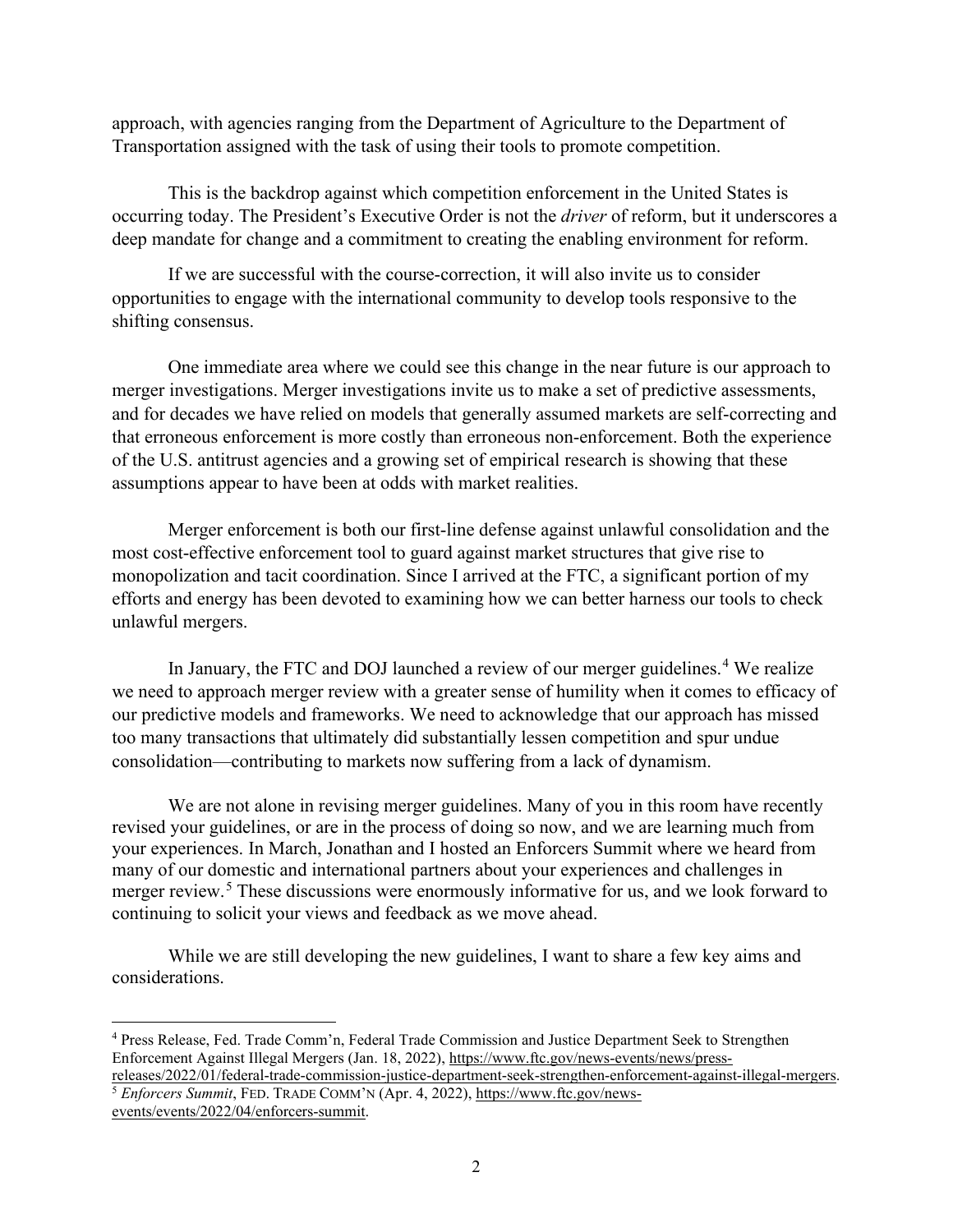A goal of paramount significance is ensuring that our frameworks are accurately reflecting contemporary commercial realities. There is a concern that prior guidelines may have frozen in place certain economic and descriptive theories about markets that may be outdated, and so we must revise our theories and models to fit new facts and evidence. Matching our analysis to contemporary business strategy requires that our tools be dynamic and holistic rather than static and atomistic. Accordingly, we've prioritized seeking comment and input from a broad set of market participants and experts—including those who have lived through the first-hand effects of mergers and acquisitions.<sup>[6](#page-2-0)</sup>

A second key goal is ensuring that the guidelines are faithful to our statutory mandate. The U.S. Congress was unequivocal that merger enforcement is intended to stop, in their incipiency, trends toward concentration. Congress also named the 1950 Amendments to the Clayton Act the "Anti-Merger Act." We are revisiting our guidelines to ensure they are aligned with controlling legal precedent as well as with the text, structure, and history of our laws. We intend to fully hew to the law, including by applying the incipiency standard and examining whether a deal "may tend to create a monopoly."

Guidelines are designed to provide clarity, and we intend for our revisions to improve administrability and predictability. We are considering greater reliance on strong presumptions while reviewing the 2010 HHI levels and examining empirical work, including work showing that structural measures of competition can be highly probative. [7](#page-2-1) We are also identifying additional factors that may be predictive of future harm, including direct evidence of competitive effects and industry trends and patterns of consolidation.

Three substantive areas that are particularly in focus are digital markets, labor markets, and non-horizontal mergers.

It's clear that the guidelines must better account for certain features of digital markets including zero-price dynamics, the competitive significance of data, and the network externalities that can swiftly lead markets to tip.

It's also clear that the guidelines must better explain how we will analyze whether a merger unlawfully reduces competition in labor markets. A host of empirical research has shown that labor markets are highly concentrated, with the U.S. Treasury recently estimating that a lack of competition may be costing workers up to 20% of their wages. We should incorporate insights from this new learning.[8](#page-2-2)

<span id="page-2-0"></span><sup>6</sup> Press Release, Fed. Trade Comm'n, FTC and Justice Department Launch Listening Forums on Firsthand Effects of Mergers and Acquisitions (Mar. 17, 2022), https://www.ftc.gov/news-events/news/press-releases/2022/03/ftc-justice-department-launch-listening-forums-firsthand-effects-mergers-acquisitions.

<span id="page-2-1"></span><sup>&</sup>lt;sup>7</sup> The Supreme Court has instructed us that a merger which produces a firm controlling an "undue percentage share" of the relevant market, and results in a significant increase in the concentration of firms in that market, is so inherently likely to lessen competition substantially that it must be enjoined in the absence of evidence clearly showing that the merger is not likely to have such anticompetitive effects." *United States v. Philadelphia National Bank*, 374 U.S. 321, 363 (1963).

<span id="page-2-2"></span><sup>8</sup> U.S. DEP'T OF TREASURY, THE STATE OF LABOR MARKET COMPETITION, at ii (Mar. 2022).